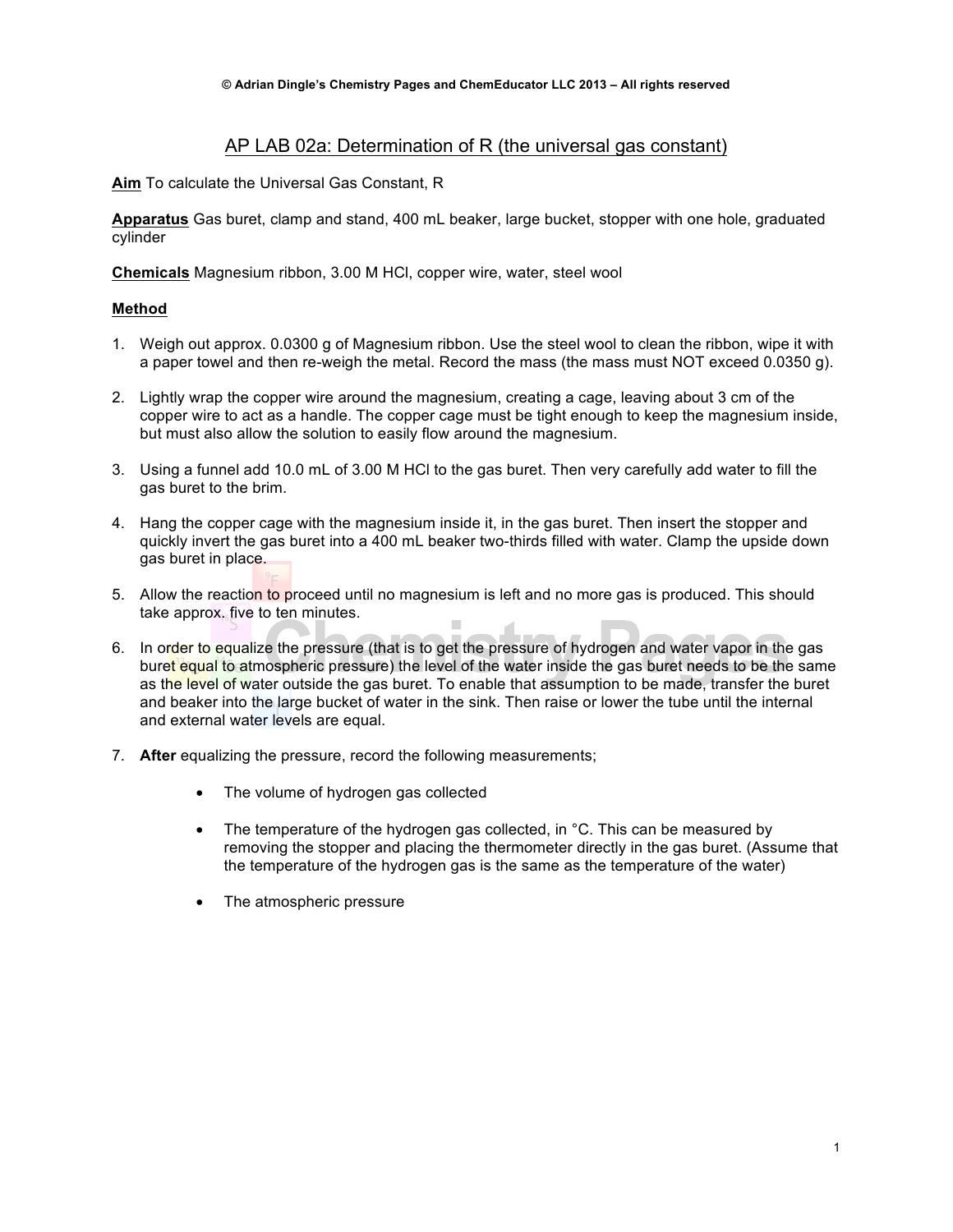## **Results**

| Mass of magnesium ribbon in g          |  |
|----------------------------------------|--|
| Volume of hydrogen gas collected in mL |  |
| Temperature in °C                      |  |
| Atmospheric pressure in mmHg           |  |

| <b>Water Vapor Pressure</b>     |                         |  |
|---------------------------------|-------------------------|--|
| Temperature in $\overline{C}$   | <b>Pressure in mmHg</b> |  |
| 17                              | 14.5                    |  |
| 18                              | 15.5                    |  |
| 19                              | 16.5                    |  |
| 20                              | 17.5                    |  |
| 21                              | 18.7                    |  |
| 22                              | 19.8                    |  |
| 23<br>16 <sub>C</sub>           | 21.1                    |  |
| 24                              | 22.4                    |  |
| 25<br>$34 -$<br>33 <sub>n</sub> | 23.8                    |  |
| 26                              | 25.2                    |  |
| 27                              | 26.7                    |  |
| DЭ<br>28                        | 28.3                    |  |
| 29                              | 30.0                    |  |
| 30                              | 31.8                    |  |
| 31                              | 33.7                    |  |